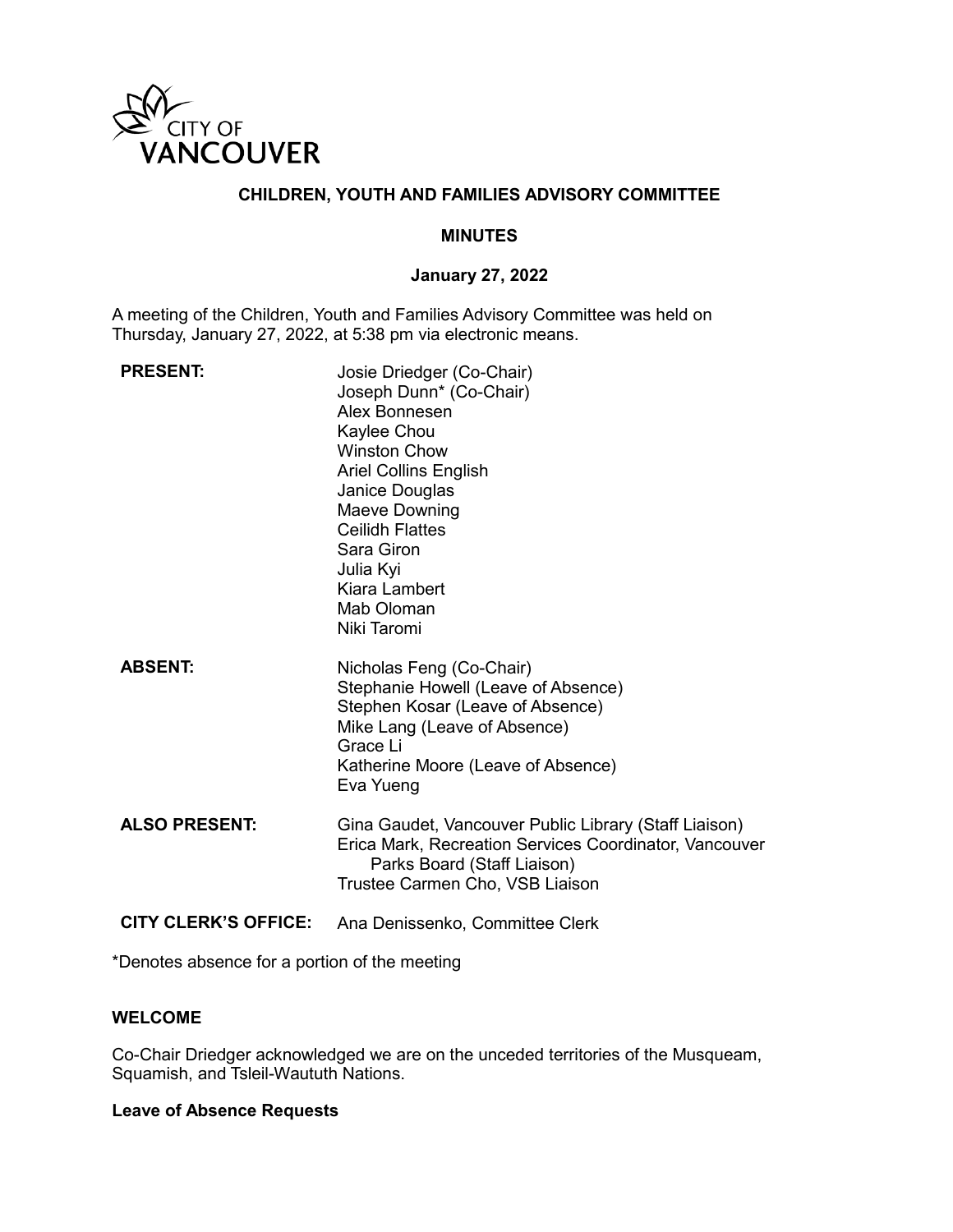MOVED by Alex Bonnesen SECONDED by Mab Oloman

> THAT the Children, Youth and Families Advisory Committee approve leaves of absence for Stephanie Howell, Stephen Kosar, Mike Lang, and Katherine Moore.

CARRIED UNANIMOUSLY (Joseph Dunn absent for the vote)

#### **Approval of Minutes**

MOVED by Alex Bonnesen SECONDED by Ariel Collins English

> THAT the Children, Youth and Families Advisory Committee approve the Minutes from the meeting of Thursday, December 16, 2021, as circulated.

CARRIED UNANIMOUSLY (Joseph Dunn absent for the vote)

## **1. Elections Presentation**

Staff: Danielle Johnston, Election Outreach Manager Rosemary Hagiwara, Chief Election Officer

Danielle Johnston provided a presentation and subsequently responded to questions and comments.

The Committee members outlined the importance of social media outreach, outreach in schools, and asked Elections staff to attend future Committee meetings to inform the Committee on progress.

#### **2. Liaison Updates**

Councillor Dominato provided updates on the following and subsequently responded to questions and comments:

- Council approved the motion "Making Home: Housing For All Of Us", brought forward by Mayor Stewart;
- Vancouver Plan and Broadway Plan are in final stages and will be presenting draft plans to Council.

Trustee Cho provided updates on the following and subsequently answered to questions and comments:

- The Minister of Education has launched a pilot focusing on high-quality before and after school programs, to be implemented at Strathcona Elementary;
- A Food Framework Ad Hoc Committee has been created with VSB Trustees and members of the public;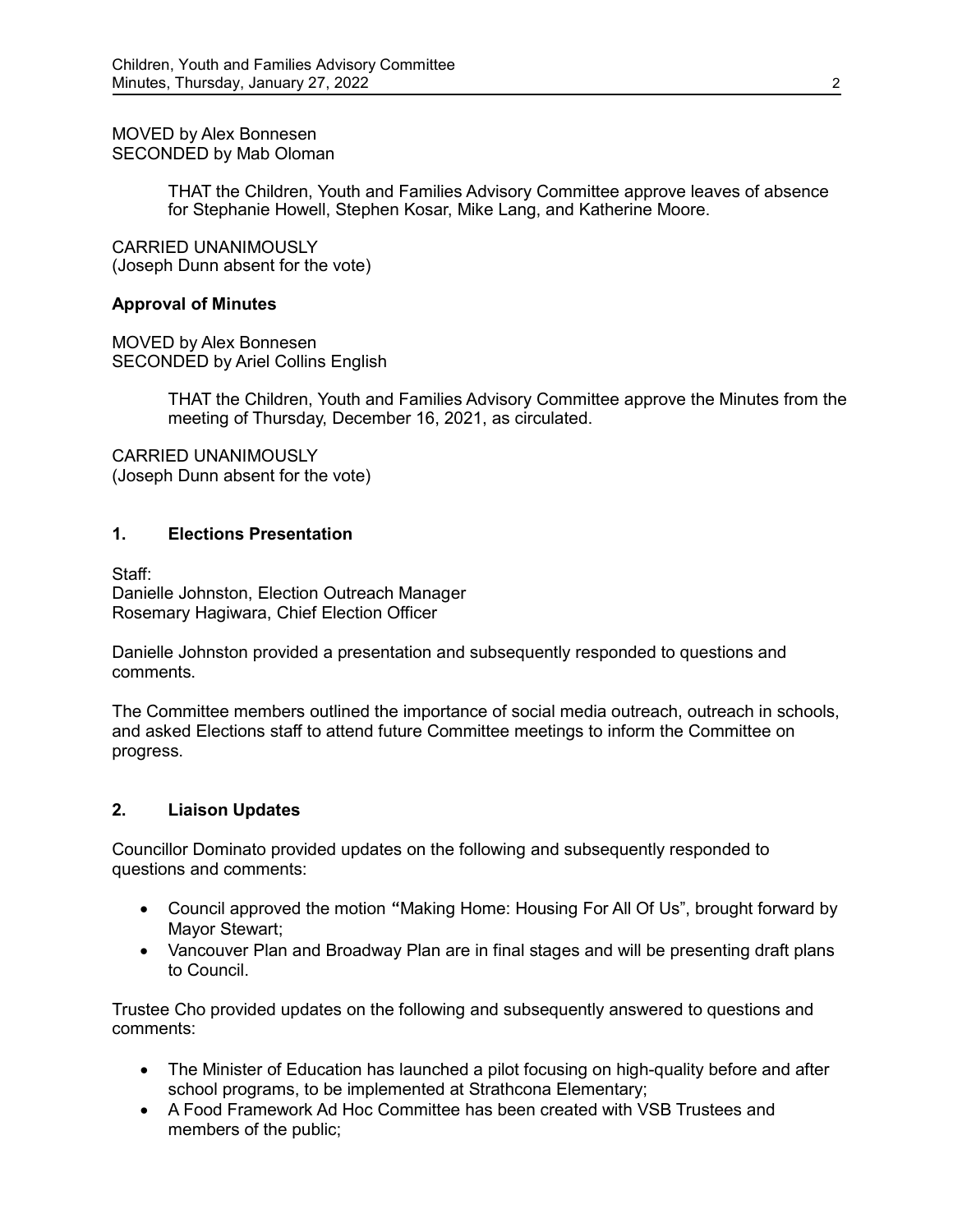• VSB is working on an anti-racism and anti-discrimination report that will delineate goals and objectives.

Erica Mark provided updates on the following:

- Vancouver Park Board has been adapting to Public Health Orders to ensure health and safety at community centers;
- Ongoing recruitment hiring youth workers and program assistants.

Gina Gaudet provided updates on the following, and responded to questions and comments:

- VPL has been following Public Health Orders and the viability of in-person programs will be assessed by the library's Directors' Group next week;
- Online programs for youth are not changing;
- Meditative drawing and D&D for teens to launch at VPL in the spring 2022;
- Resume workshop for teens will be held online on February 15, 2022.

# **3. Work Plan Discussion and Approval**

MOVED by Mab Oloman SECONDED by Winston Chow

WHEREAS the Council approved the motion "Making Home: Housing For All Of Us".

AND WHEREAS the Council approved the motion "Considering Youth Housing Needs within the City's Housing Strategy".

THEREFORE BE IT RESOLVED

THAT the Children, Youth and Families Advisory Committee send a follow-up letter to the one sent to Mayor and Council on April 26, 2021, regarding levelling the playing field in family housing for Vancouver.

#### CARRIED UNANIMOUSLY

The Committee decided to postpone the discussion of the work plan to the next working session.

#### **4. Subcommittee Updates**

None.

# **5. New Business**

None.

# **ADJOURNMENT**